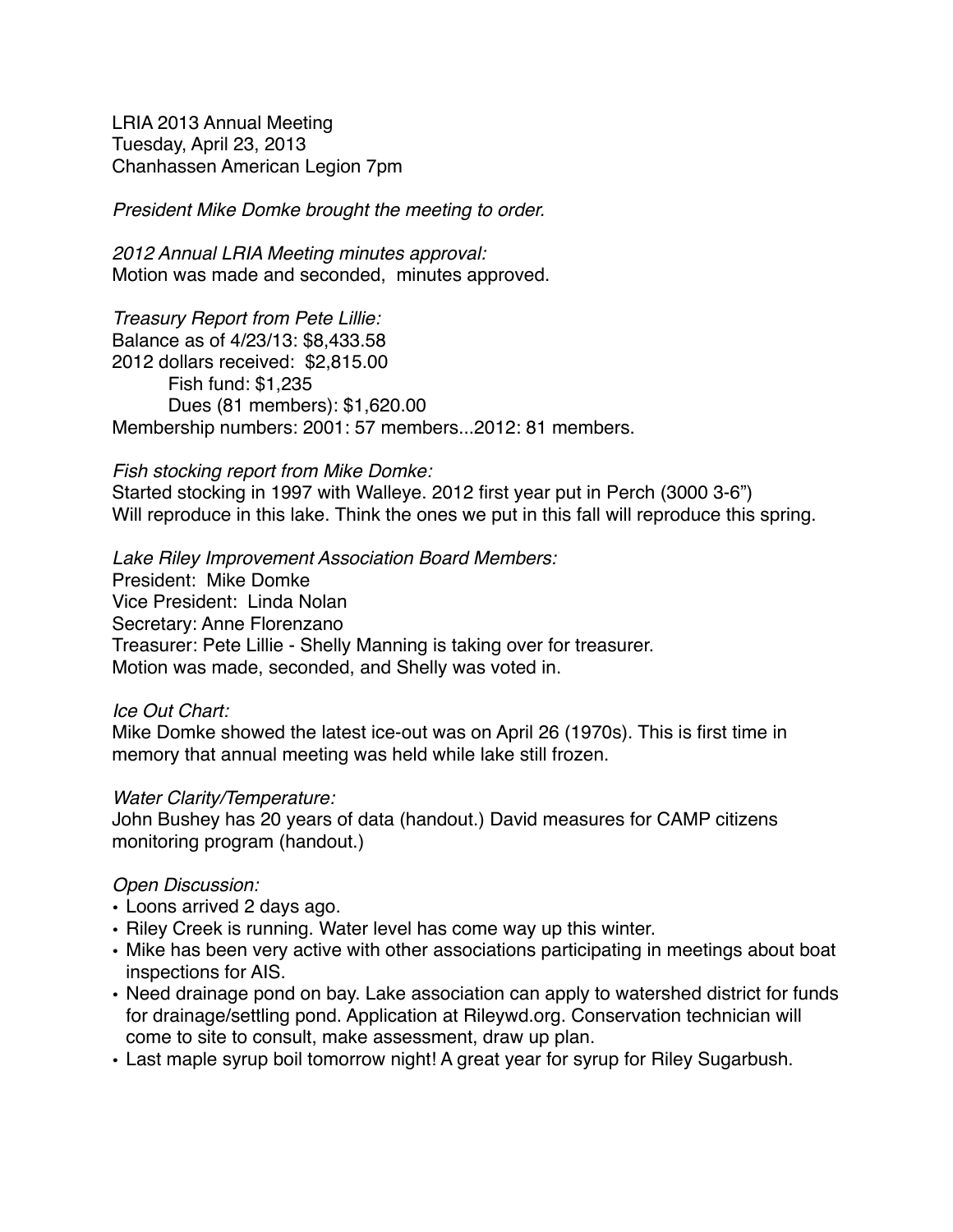### *Watershed District Overview - Clair Bleser, District Administrator of Riley Purgatory Bluff Creek Watershed District:*

Have removed and managed carp and have been assessing the plants and fish. Now looking at invasive plants and at reducing phosphorus. Riley is close to meeting water quality standards, but we want to restore native species.

Brief recap of how we got to this point: This winter we came up with plan with weed committee and University of Minnesota, using survey results from the LRIA to help determine next steps. Decided to work on managing curly leaf pondweed to help give natives a chance to grow. Possibly in future want to do alum treatment. Presented this information and proposed plan in meeting to this lake association in February, and there was great buy-in from residents to do a lake-wide treatment for curly leaf pondweed - 70% that we know of joined in support. Took signatures and wrote up lake weed management plan (Ray Newman from the U of M was very instrumental) presented it to DNR, & got grant from DNR to help with this. Plan was accepted. The watershed has a grant for 1 herbicide treatment, early, of Endothall, to help control curly leaf pondweed. Lake restoration will be applying, U of M will be helping monitor, to maximize potential of treatment. Late ice-out means curly leaf probably won't be as prolific as last year, but there still are the turions in water from curly leaf of past years.

In answer to a question about quality of water/phosphorus running into Lake Riley: Riley creek goes thru golf course. Used to go thru farm fields - is better now than then! Golf course has to do testing on runoff to comply with standards. City of EP is doing walk-thru of creek, & interns will be doing assessment for 2014 because of work on whole chain of lakes.

## *Ray Newman Prof. from University of Minnesota Dept of Fisheries, Wildlife and Conservation Biology. His intern John Jaka was in attendance also:*

When ice goes out the U of M team will go to spots where there was a high density of curly leaf pondweed in 2012 and do survey. That's where they will treat to control this spring. Because of data from last year we know where to concentrate this year for treatment. Should not damage native vegetation because treatment is early in the season before the natives are growing.

Will determine if need to treat for curly leaf again next spring.

Endothall is the herbicide that will be used- breaks down pretty quickly. Herbicide will disperse over range of 3-7 days - the cooler the water the longer before degradation. The treatment prevents turions growing, but doesn't harm the turions themselves. How many years would have to do this before under control? Probably at least 2 years. And if Lake Riley gets the native vegetation filling in, it's a better situation that currently exists & can probably go several years without treating. Not a lot of data on whether natives or milfoil will gain more from curbing curly leaf pondweed.

We will have undergrads looking at seed bed/sediment to try to count the seeds to get idea of what native plant base is there.

What will happen to curly leaf when dies? It won't be as bad as last year. We will be treating when they're small, so not as much plant mass to decompose in the water. Will re-apply for grant for next year's treatment. Grant is for \$3000 per treatment, watershed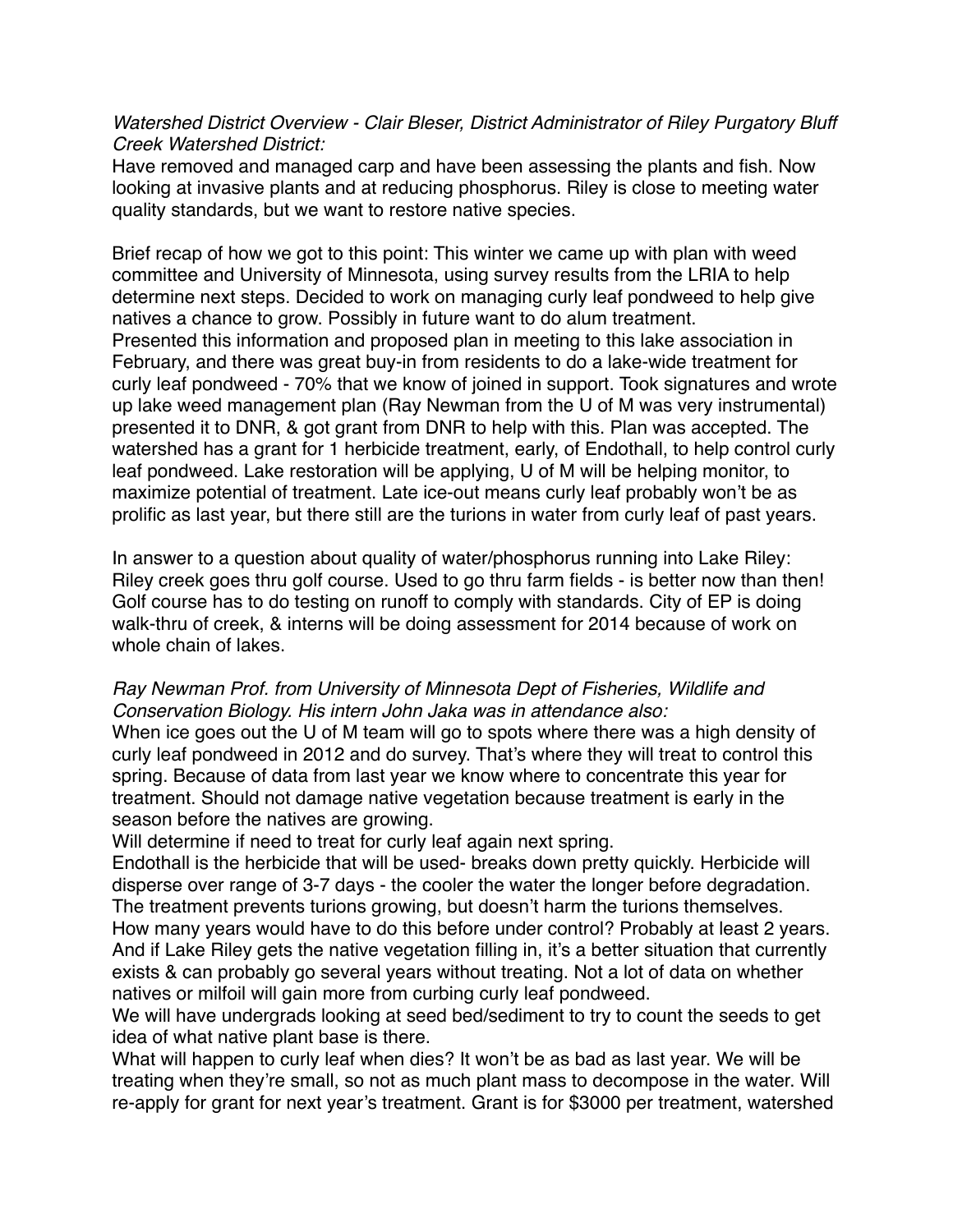is paying about \$6000. Looks good for getting funding next year also. Alum treatment will cost several hundred thousand - it's a lot more expensive.

We will be notified when treatment occurs. (email) Have to watch carefully for a specific temperature window in order to be able to treat.

This is a unique effort because of the amount of effort that has gone into getting data on Riley, and DNR has limited funds. So having the U and Watershed district help on this project is very, very valuable on a larger scale to the DNR.

# *Carp Removal and Lake Health - Przemek Bajer PhD:*

Lake Ann is closest lake with healthy plant community.

What to do to encourage native plants? Removing carp was first. In 2008 over 6419 carp were removed. Now there are +/- 300 carp in Riley. Looking really well managed.

Water clarity pattern is same every year: from clear water in spring Riley clarity then gets very poor, and then clears again in fall.

U of M has been tracking lots of data during the changes of clarity, including phosphorous. Phosphorus goes higher & clarity goes down. Direct relationship. Also tracked Daphnia. As their population declined, clarity also declined. So which is more important to Lake Riley's clarity: phosphorus or daphnia? No question that phosphorus is very important. Correlation shown in all the lakes they've been measuring. But Riley clarity is very bad in relation to how much phosphorus we have, so it's not the whole story. Thought it was excessive bluegills in lake ( probably a population of 400,000!) Daphnia is the favorite snack of panfish, so we tested idea that lack of daphnia contributes to lack of clarity with 2 exclosures from June through the end of September. Inside the exclosure the water was MUCH clearer - where there were no fish. Phosphorus was identical in the lake & in the exclosure, but the amount of algae in Lake Riley as a whole was much higher than in exclosure. There were more daphnia in exclosure because there were no fish to eat them, and daphnia eats the algae. A wider variety of kinds of daphnia were found in the exclosure also, than were found in the lake.

So:

-Poor water quality seems to be driven BOTH by phosphorus and excessive densities of small bluegills

-A future alum treatment should reduce phosphorus concentrations

-We will repeat the exclosure experiment this summer to evaluate the need for special fish regulations

Most of phoshorus is coming FROM the lake itself, from the sediment. That's where alum treatment will help ( hopefully we can treat with alum in 2014, at a cost of about \$2-300,000.) Data collected will go to possibly convincing the DNR to alter the fishing regulations in our lake in the future.

Does the phosphorus itself affect the daphnia? No, does not seem to be a direct relationship.

A couple of possible solutions to reducing bluegill population. The panfish like the slightly warmer water in inlet, and we could possibly net them there. Looking at growth